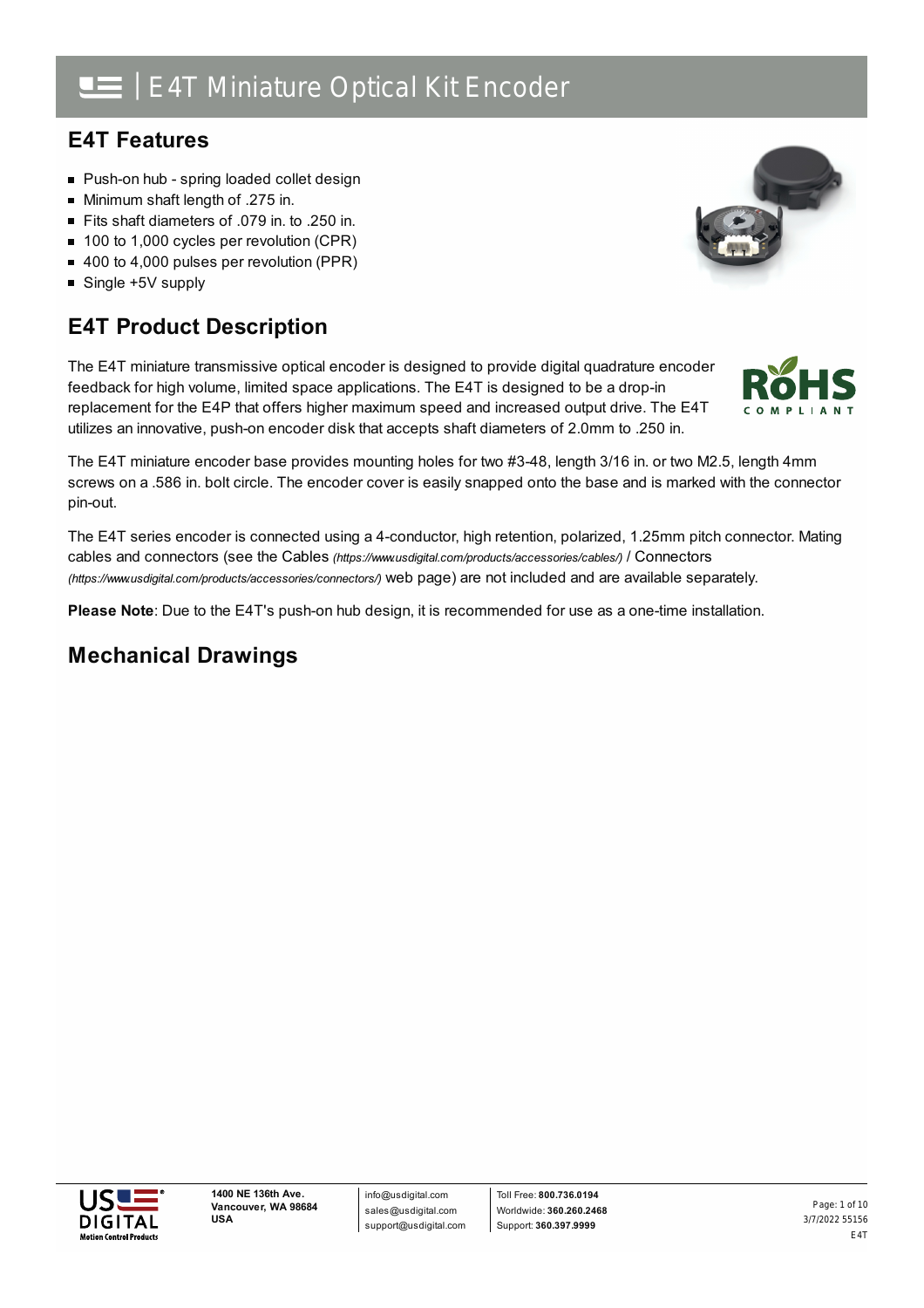



info@usdigital.com sales@usdigital.com support@usdigital.com

Toll Free: **800.736.0194** Worldwide: **360.260.2468** Support: **360.397.9999**

3/7/2022 55156 E4T Page: 2 of 10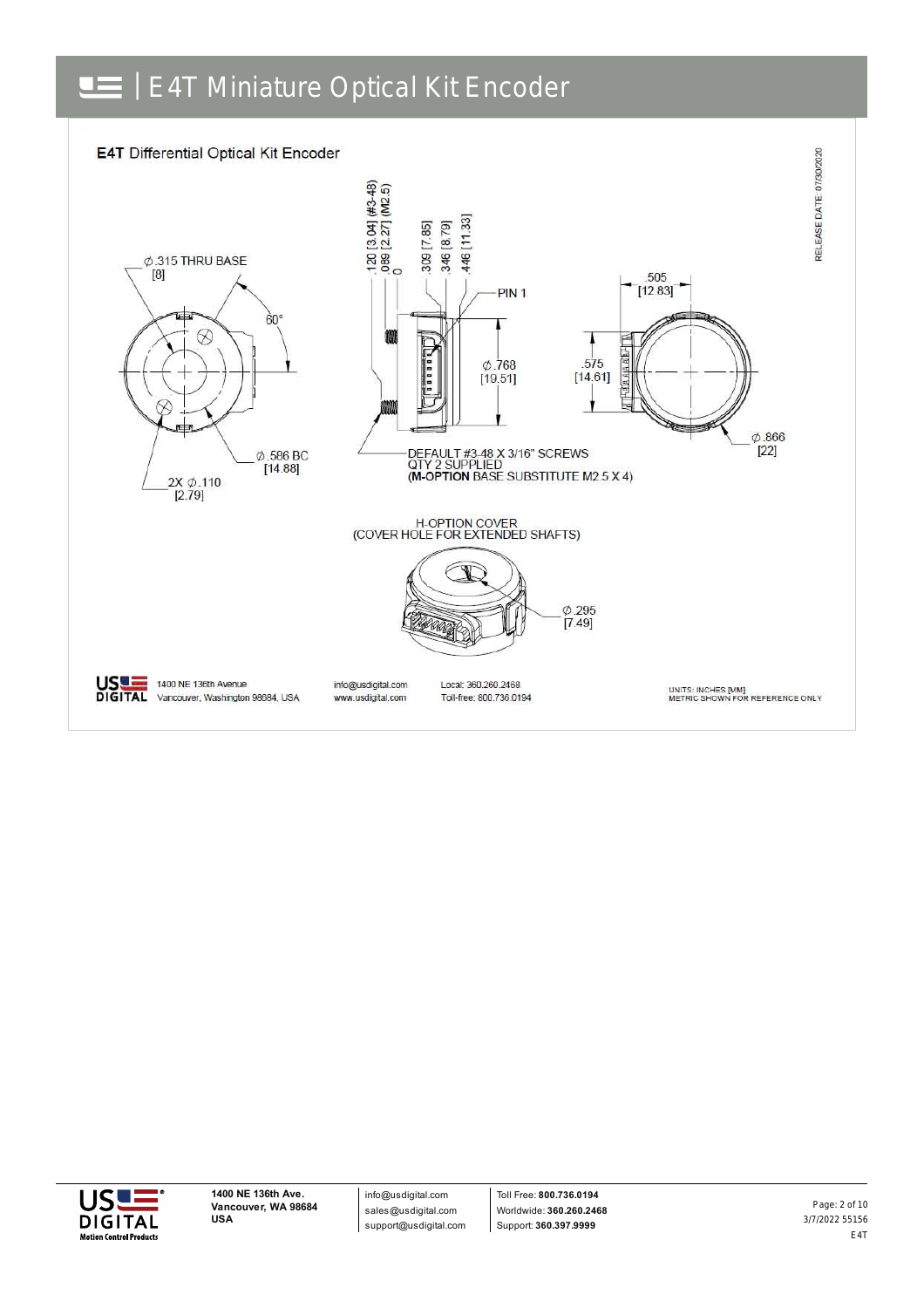

# **Specifications**

## **ENVIRONMENTAL**

| <b>PARAMETER</b>                                                                                 | <b>VALUE</b>   | <b>UNITS</b> |
|--------------------------------------------------------------------------------------------------|----------------|--------------|
| <b>Operating Temperature</b>                                                                     | $-20$ to $100$ | С            |
| Electrostatic Discharge, IEC 61000-4-2<br>Single-ended (-S version)<br>Differential (-D version) | ± 12<br>±7     | kV           |
| Shock, 6 millisecond, half-sine                                                                  | 75             | G            |
| Vibration (20Hz to 2kHz, sinusoidal)                                                             | 20             | G            |



info@usdigital.com sales@usdigital.com support@usdigital.com

Toll Free: **800.736.0194** Worldwide: **360.260.2468** Support: **360.397.9999**

3/7/2022 55156 E4T Page: 3 of 10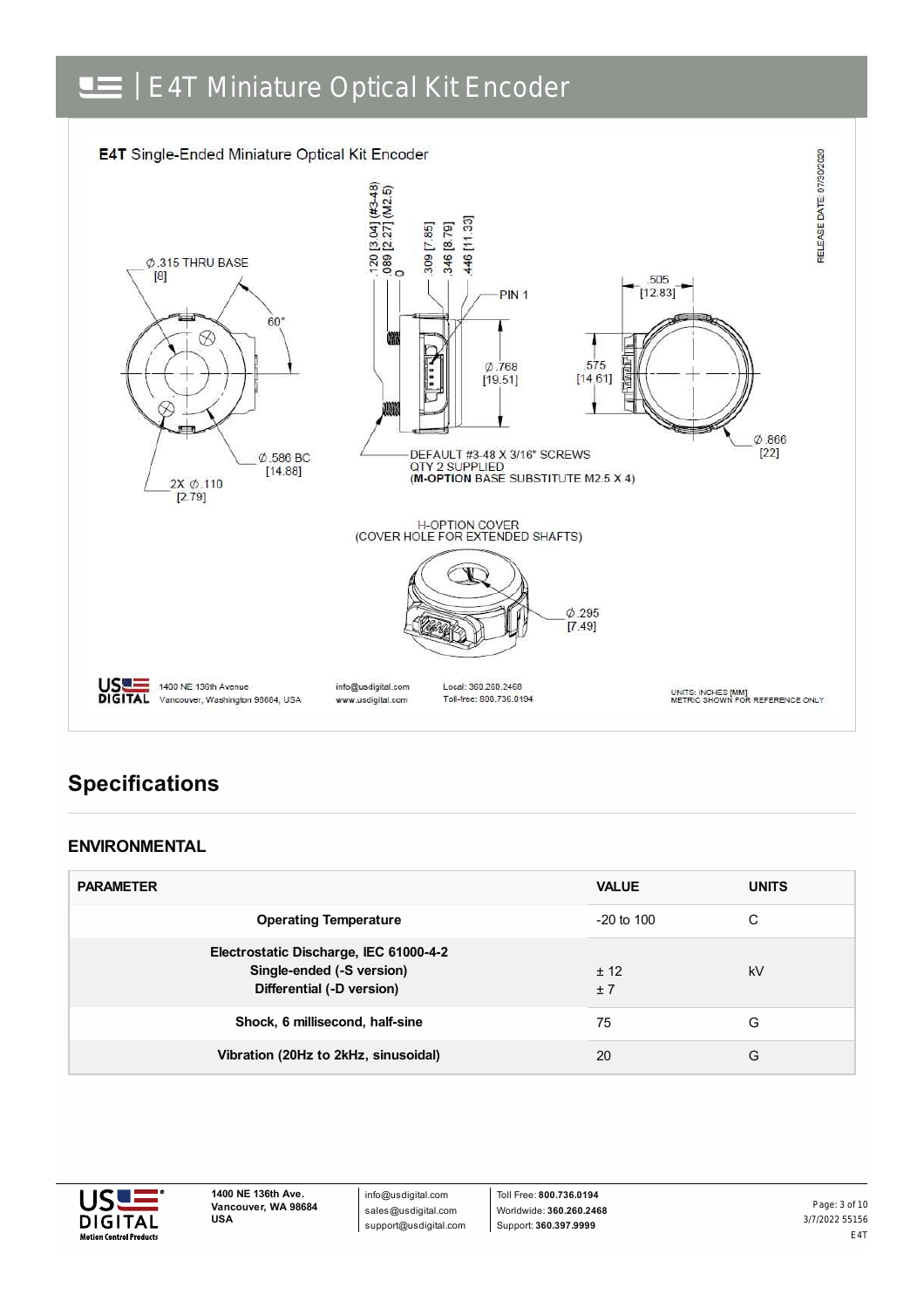## **MECHANICAL**

| <b>PARAMETER</b>                                                                         | <b>VALUE</b>                                                 | <b>UNITS</b>                                                                                                                              |
|------------------------------------------------------------------------------------------|--------------------------------------------------------------|-------------------------------------------------------------------------------------------------------------------------------------------|
| Max. Shaft Axial<br>Play                                                                 | ±.010                                                        | in.                                                                                                                                       |
| Max. Shaft Runout<br>(TIR)                                                               | .002                                                         | in.                                                                                                                                       |
| Max. Acceleration                                                                        | 250,000                                                      | rad/sec <sup>2</sup>                                                                                                                      |
| Maximum RPM (1)                                                                          | minimum value of<br>$((6 \times 10^{6})/CPR)$<br>and (60000) | <b>RPM</b>                                                                                                                                |
| Maximum A/B<br>Frequency<br>e.x. $CPR = 200$ ,<br>Max. RPM = 30000                       | 100                                                          | kHz                                                                                                                                       |
| Max. Codewheel<br>Moment of Inertia                                                      | $5.1 \times 10^{-7}$                                         | oz-in-s <sup>2</sup>                                                                                                                      |
| <b>Mounting Screw</b><br>Size<br>Default (D-option<br>base)<br>Metric (M-option<br>base) | #3-48 x 3/16"<br>M2.5, length 4mm                            |                                                                                                                                           |
| <b>Screw Bolt Circle</b><br><b>Diameter</b>                                              | $.586 \pm 0.005$                                             | in.                                                                                                                                       |
| Minimum Shaft<br>Length (2)                                                              | .275                                                         | in.                                                                                                                                       |
| Maximum Shaft<br>Length (2)                                                              | .395 (D option) /<br>no limit (H option)                     | in.                                                                                                                                       |
| <b>Mounting Screw</b><br>Torque                                                          | $2 - 3$                                                      | in-lbs                                                                                                                                    |
|                                                                                          | Technical Bulletin TB1001 - Shaft and Bore Tolerances        | Download (https://www.usdigital.com/support/resources/reference/technical-<br>docs/technical-bulletins/shaft-and-bore-tolerances-tb1001/) |

(1) 60000 RPM is the maximum rpm due to mechanical considerations. The maximum RPM due to the module's maximum frequency response is dependent upon the module's resolution (CPR).

(2) Including axial play.



info@usdigital.com sales@usdigital.com support@usdigital.com

Toll Free: **800.736.0194** Worldwide: **360.260.2468** Support: **360.397.9999**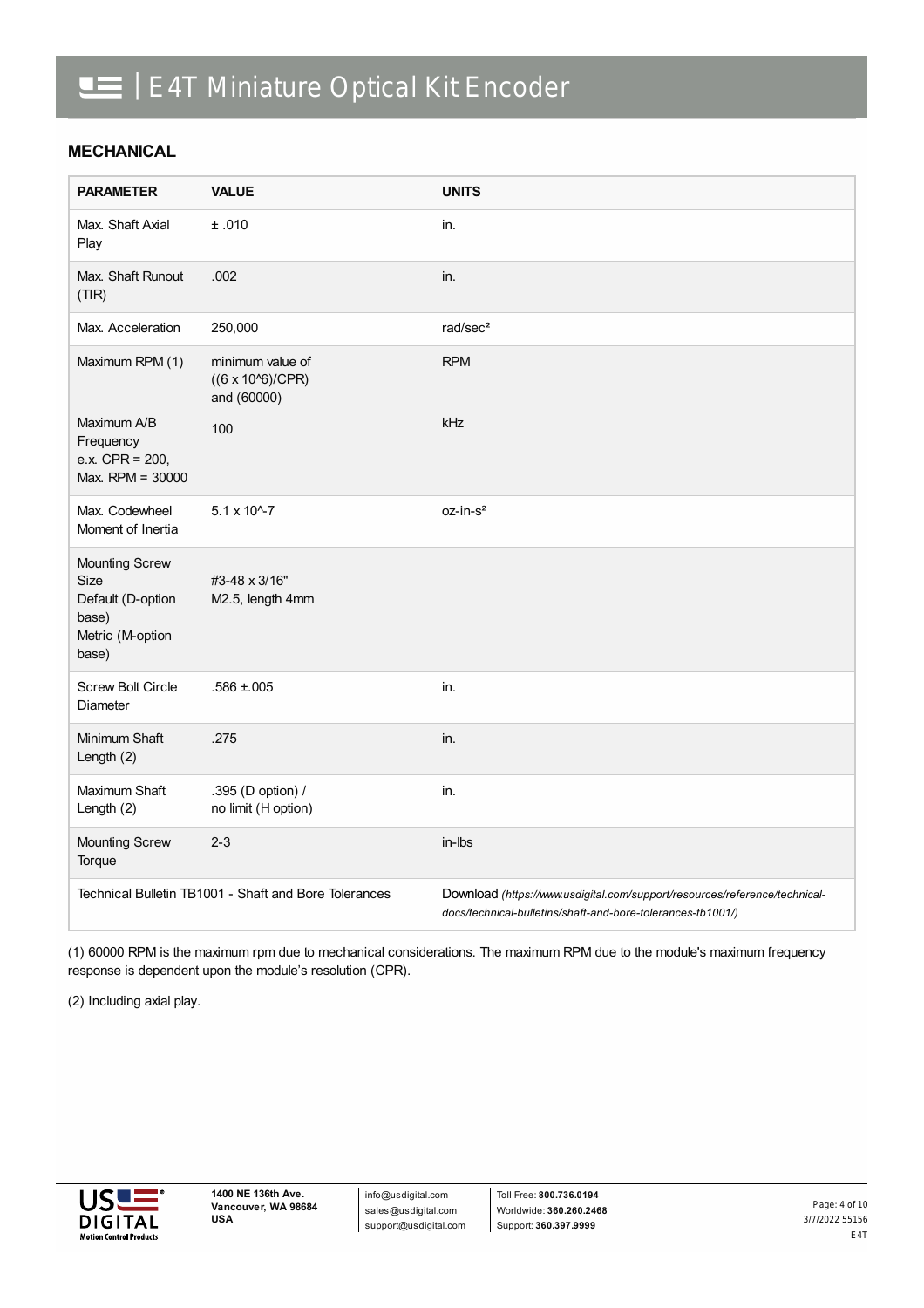## **SINGLE-ENDED ELECTRICAL**

| <b>SPECIFICATIONS</b> | MIN. | TYP.  | MAX. | <b>UNITS</b> | <b>NOTES</b>                |
|-----------------------|------|-------|------|--------------|-----------------------------|
| Supply Voltage        | 4.5  | 5.0   | 5.5  | $\vee$       |                             |
| Supply Current        |      | 25    | 30   | mA           | $CPR \le 500$ , no load     |
|                       |      | 34    | 42   | mA           | $CPR > 500$ , no load       |
| Low-level Output      |      |       | 0.4  | $\vee$       | CPR ≤ 500, $I_{OL}$ = 8 mA  |
|                       |      |       |      |              | CPR > 500, $I_{OL} = 5$ mA  |
|                       |      | 0.035 |      | $\vee$       | no load                     |
| High-level Output     | 2.4  |       |      | $\vee$       | CPR ≤ 500, $I_{OH}$ = -8 mA |
|                       |      |       |      |              | CPR > 500, $I_{OH}$ = -5 mA |
|                       |      | 4.0   |      | $\vee$       | no load                     |
| Output Rise Time      |      | 100   |      | ns           | no load                     |
| Output Fall Time      |      | 50    |      | ns           | no load                     |

## **DIFFERENTIAL ELECTRICAL**

| <b>SPECIFICATIONS</b>              | MIN. | TYP. | MAX. | <b>UNITS</b>   | <b>NOTES</b>                          |
|------------------------------------|------|------|------|----------------|---------------------------------------|
| Supply Voltage                     | 4.5  | 5.0  | 5.5  | $\vee$         |                                       |
| <b>Supply Current</b>              |      | 27   | 32   | m <sub>A</sub> | $CPR \le 500$ , no load               |
|                                    |      | 36   | 44   | mA             | $CPR > 500$ , no load                 |
| Single-Ended Output Voltage High   | 4.75 | 5.0  |      | V              | Min. @ 25mA load, Typ. @ no load      |
| Single-Ended Output Voltage Low    |      | 0.25 | 0.60 | V              | Typ. $@$ no load, Max. $@$ 4.5mA load |
| Differential Output Voltage        | 3.0  | 3.8  |      | V              | $RL = 100$ ohm                        |
| Differential Output Rise/Fall Time |      |      | 20   | ns             |                                       |

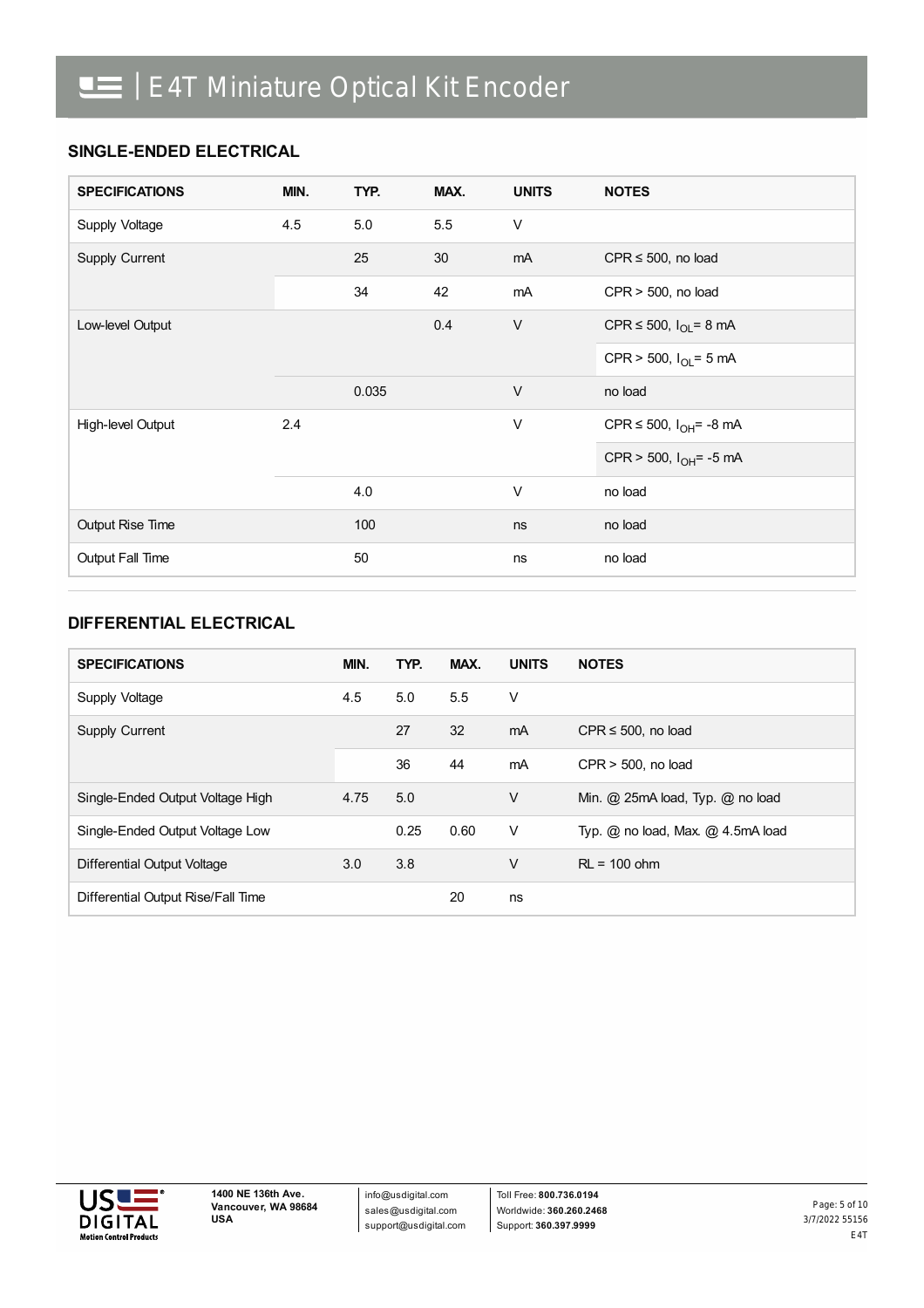## **PHASE RELATIONSHIP**



| <b>PARAMETER</b>    | MIN. | TYP. | MAX. | UNITS              |
|---------------------|------|------|------|--------------------|
| Symmetry, S         | 105  | 180  | 255  | electrical degrees |
| Quadrature Delay, Q | 30   | 90   | 150  | electrical degrees |

(1) A leads B for clockwise shaft rotation, B leads A for counter clockwise shaft rotation viewed from the cover side of the encoder.

(2) Typical values represent the encoder performance at typical mounting alignment, whereas the maximum values represent the encoder performance across the range of recommended mounting tolerance.

#### **PIN-OUT**

| 4-PIN SINGLE-ENDED (1) |                    | 6-PIN DIFFERENTIAL (2) |                    |
|------------------------|--------------------|------------------------|--------------------|
| Pin                    | <b>Description</b> | Pin                    | <b>Description</b> |
|                        | +5VDC power        | 1                      | Ground             |
| 2                      | A channel          | $\overline{2}$         | A channel          |
| 3                      | Ground             | 3                      | A- channel         |
| 4                      | <b>B</b> channel   | 4                      | +5VDC power        |
|                        |                    | 5                      | <b>B</b> channel   |
|                        |                    | 6                      | B- channel         |

(1) 4-pin single-ended mating connector is CON-MIC4 *[\(https://www.usdigital.com/products/accessories/connectors/con-mic4/\)](https://www.usdigital.com/products/accessories/connectors/con-mic4/)*

(2) 6-pin differential mating connector is CON-MIC6 *[\(https://www.usdigital.com/products/accessories/connectors/con-mic6/\)](https://www.usdigital.com/products/accessories/connectors/con-mic6/)*



info@usdigital.com sales@usdigital.com support@usdigital.com

Toll Free: **800.736.0194** Worldwide: **360.260.2468** Support: **360.397.9999**

3/7/2022 55156 E4T Page: 6 of 10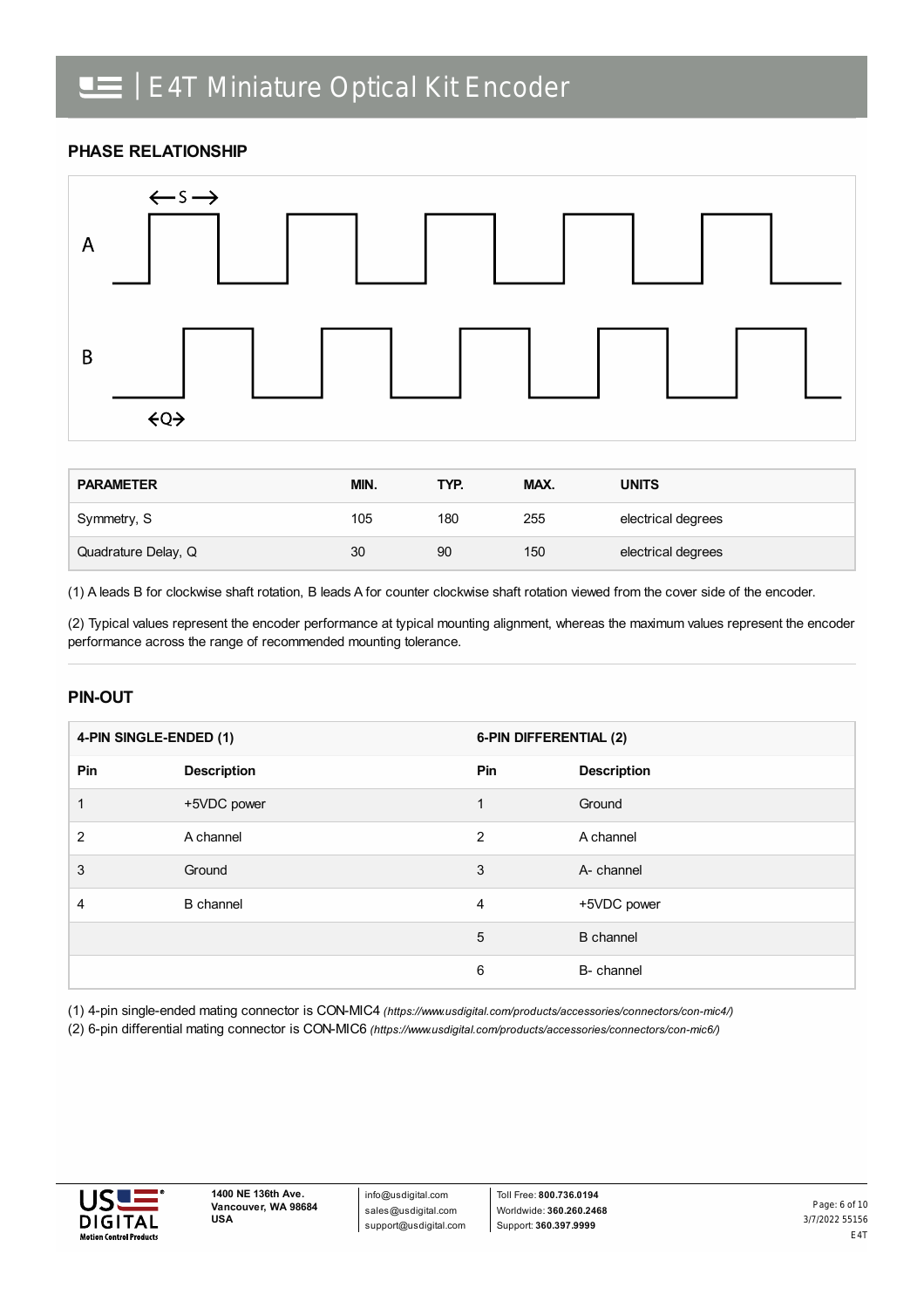### **OPTIONS**

## **H-OPTION (HOLE IN COVER)**

The **H**-option adds a 0.295" diameter hole in the cover for the shaft to pass through.

### **M-OPTION (METRIC MOUNTING SCREWS)**

Provides alternate metric M2.5, length 4mm screws. When **M**-option is NOT specified the default is #3-48 x 3/16" screws.

## **ACCESSORIES**

**1. Centering Tool\***

**Part #: MCTOOL - (Shaft Diameter) Description:** This reusable tool is used to accurately center the **E4T** base on the shaft.

#### **2. Spacer Tool\***

#### **Part #: SPACER-E4T**

**Description:** This reusable tool is used to properly space the codewheel from the encoder.

*\*Both the MCTOOL and SPACER-E4T tools are included with all packaging options.*

#### **3. Screws**

**Part #: SCREW-348-188-PH** Description: Pan Head, Philips #3-48 UNC x 3/16" Use: Base Mounting Quantity Required: 2 Screws are included with default base option

**Part #: SCREW-M25-4MM-BH** Description: Button Head Cap, M2.5 x 0.45 x 4mm Use: Base Mounting Quantity Required: 2 Screws are included with metric base option

## **PRODUCT CHANGE NOTIFICATIONS**

**Title Date Description Download**

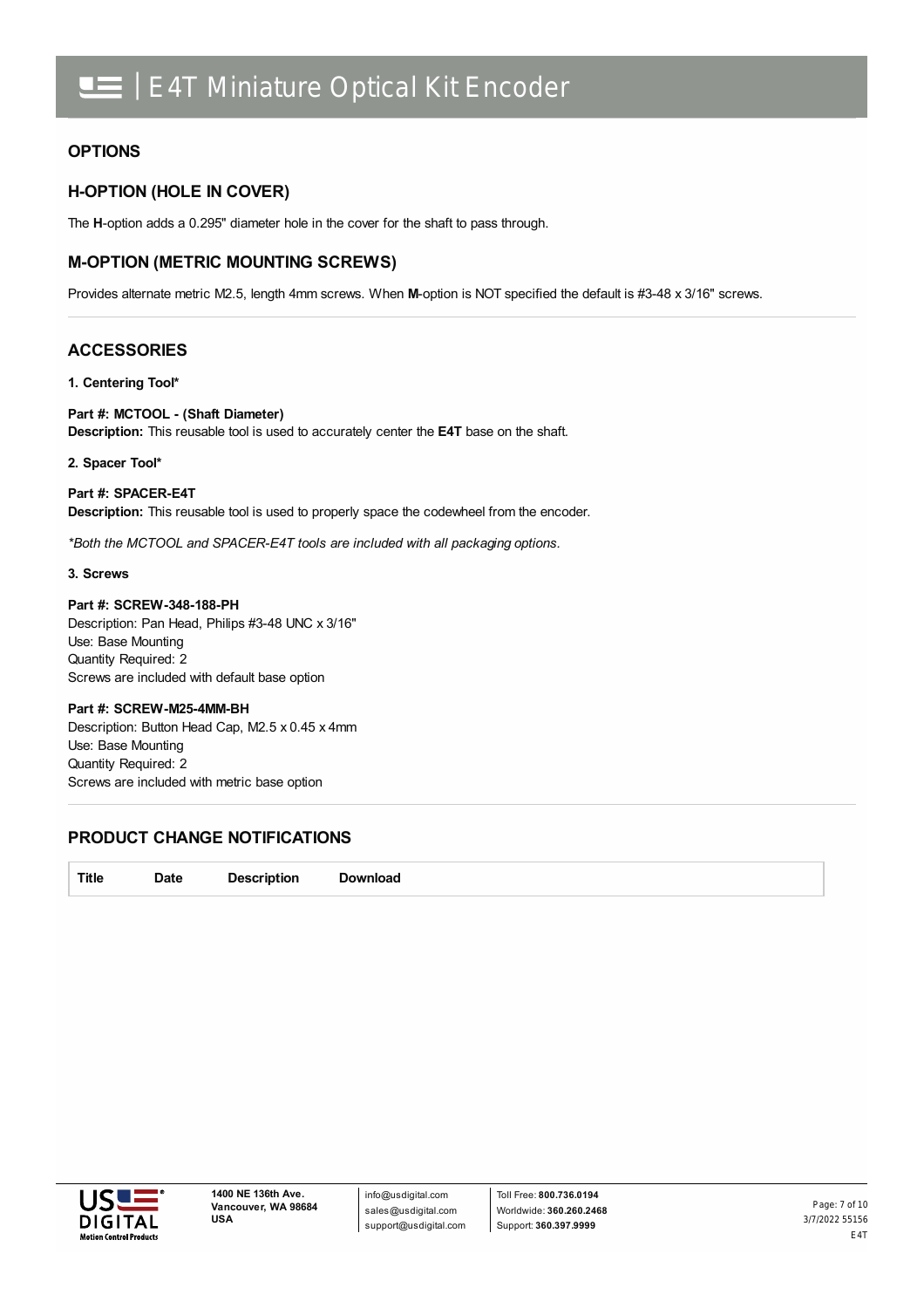| E4T and<br>S4T Cover<br>and Base<br>Update -<br><b>PCN 7192</b> | 3/3/2022  | As part of our<br>ongoing<br>continuous<br>improvement<br>efforts, and to<br>avoid any<br>potential<br>disruption to our<br>supply chain,<br>US Digital has<br>decided to<br>standardize our<br>plastic material.<br>Based on this,<br>the E4T and<br>S4T encoder<br>cover and base<br>will change from<br><b>PBT</b><br>(Polybutylene<br>Terephthalate) to<br>PC<br>(polycarbonate). | Download (https://cdn.usdigital.com/assets/pcns/E4T%20Update_PCN-7192.pdf)                                          |
|-----------------------------------------------------------------|-----------|---------------------------------------------------------------------------------------------------------------------------------------------------------------------------------------------------------------------------------------------------------------------------------------------------------------------------------------------------------------------------------------|---------------------------------------------------------------------------------------------------------------------|
| E4T, E8T<br>Packaging<br>- PCN<br>7195                          | 2/15/2022 | As part of our<br>ongoing<br>continuous<br>improvement<br>efforts, US<br>Digital is<br>implementing a<br>change to our<br>packaging<br>options for our<br>E4T and E8T kit<br>encoders.                                                                                                                                                                                                | Download (https://www.usdigital.com/support/resources/product-change-notifications/pcn-<br>7195-e4t-e8t-packaging/) |



info@usdigital.com sales@usdigital.com support@usdigital.com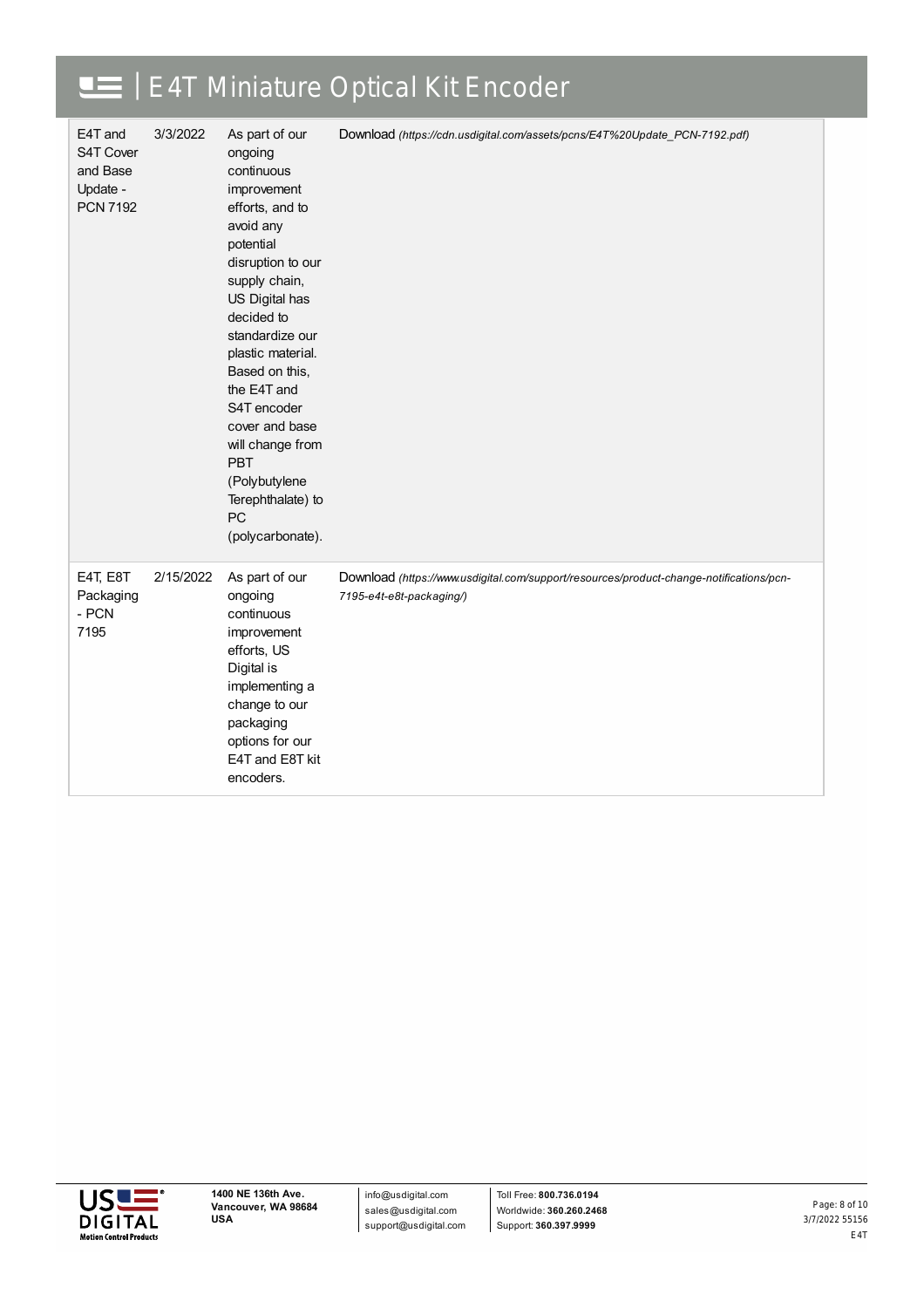| Updated<br>PCB for<br>E4T and<br>$S4T -$<br><b>PCN 6466</b>   | 1/29/2018 | This notice is to<br>inform our<br>customers of a<br>PCB design<br>change that is<br>being<br>implemented for<br>all of the E4T<br>and S4T<br>product lines.<br>The new PCBs<br>will improve<br>overall product<br>performance<br>and enhance<br>robustness of<br>these product<br>lines. The new<br>PCBs can be<br>identified by<br>their blue color<br>(instead of<br>black) and have<br>two mounting<br>holes that mate<br>with the base<br>plate instead of<br>one hole and<br>one slot. This<br>change has no<br>impact on form,<br>fit or function<br>for either the<br>E4T or S4T. | Download<br>(https://cdn.usdigital.com/assets/pcns/E4T%20S4T%202%20hole%20PCB%20update%20PCN-<br>6466.pdf)                       |  |
|---------------------------------------------------------------|-----------|-------------------------------------------------------------------------------------------------------------------------------------------------------------------------------------------------------------------------------------------------------------------------------------------------------------------------------------------------------------------------------------------------------------------------------------------------------------------------------------------------------------------------------------------------------------------------------------------|----------------------------------------------------------------------------------------------------------------------------------|--|
| E4T, S4T<br>and E8T<br>Laser<br>Markings -<br><b>PCN 6227</b> | 8/8/2017  | This notification<br>is to inform our<br>customers of a<br>change to<br>product<br>markings for the<br>E4T, E8T, and<br>S4T series of<br>encoders. The<br>new marking will<br>be utilized<br>across all three<br>product lines.<br>We are making<br>this change to<br>improve<br>readability for<br>our customers<br>and to provide<br>consistency<br>across the<br>product lines.                                                                                                                                                                                                        | Download (https://www.usdigital.com/support/resources/product-change-notifications/pcn-<br>6227-e4t-s4t-and-e8t-laser-markings/) |  |